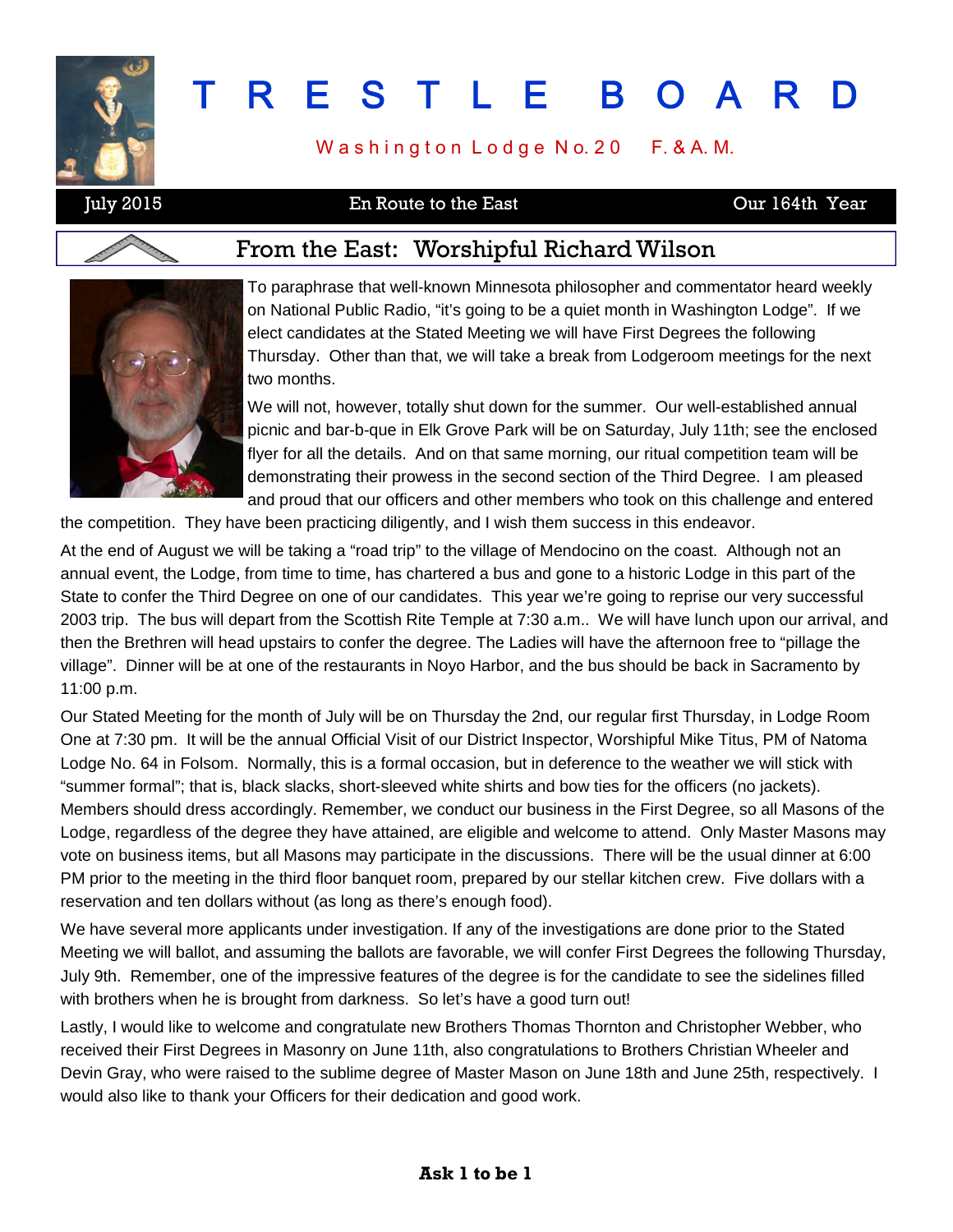#### **Washington Lodge #20 2015 Officers**

#### **Master: Richard Wilson, PM**

| Senior Warden                  | Joseph "Scott" Goode |
|--------------------------------|----------------------|
| Junior Warden.                 | Victor U. Sanchez    |
| Treasurer                      | Eric W. Hixson, PM   |
| Secretary                      | Jon R. Isaacson, PM  |
| <b>Assistant Secretary</b>     | Thomas L. Weary      |
| Chaplain                       | Dave Minke           |
| Senior Deacon                  | Luis Montero         |
| Junior Deacon                  | Jessie Solis-Jacques |
| Marshal                        | Alejandro Reynoso    |
| Senior Steward                 | Jared Yoshiki        |
| <b>Junior Steward</b>          | Colin Cooper         |
| Tiler                          | Floyd R. Tritt       |
| Officer's Coach                | Eric W. Hixson, PM   |
| Candidate's Head Coach         | Joseph Dongo, PM     |
| <b>Officers Coach Emeritus</b> | Ray W. Lenau, PM     |
| Inspector 414 District         | Michael Titus, PM    |
| Ambassador                     | Dave Freeman         |
| Orator                         | Jed Van Wagner       |
| Junior Past Master             | Daniel Dailey, PM    |
|                                |                      |

Jon R. Isaacson PM, Secretary/Webmaster Washington Lodge No. 20 1123 J Street, Sacramento, CA 95814 **wln20secretary@gmail.com http://www.washingtonlodge20.org**

**The Washington Lodge #20 Trestle Board**

**washington20editor@gmail.com**

Victor U. Sanchez, Editor Dave Freeman, Grammarian **Master contact:**

**masterwashington20@gmail.com**

#### **Stated Meeting July 2, 2015**

**5:00 PM Social 6:00 PM Dinner 7:00 PM Stated Meeting**

**RSVP by June 30, 2015**

**(888) 828-4476** *"Waste Not, Want Not"*



## From the South

Victor U Sanchez, Jr. Warden

Summer is upon us and the days are getting longer, warmer and sometimes pretty darn hot. We continue to practice our craft and bring into our midst those who have chosen to follow their search for knowledge and enlightenment with us. Two such individuals, whom we can now call Brothers are Chris Webber and Tom

Thorton, who were initiated as Entered Apprentices in June. Please welcome them and help us make them feel welcome among us.

Christian Wheeler and Devin Grey continue to seek that higher light in Masonry and were Raised to the Sublime Degree in June as well, please assist them in their quest for that Light which few men find without our brotherly assistance.

The coming month will bring newer members into our fraternity and we will again welcome them to our ranks. But we must no stop there. We should and must make them AND their respective families feel welcome and glad to be with us as they embark and continue their Masonic journey. What better time to make them feel at home than to greet and support each other at our annual picnic on July 11? Come meet our extended families and enjoy a great meal! See you there!

**July Schedule**

**Thursday, July 2nd – Stated Meeting** Wednesday, July 8th – Fraternal Night, 6:00 pm **Thursday, July 9th – Degree, 7:00 pm** Saturday, July 11th – Annual picnic/BBQ, Elk Grove **Thursday, July 16th – possible Degree** Thursday, July 23rd – possible Degree **Tuesday, July 21st – Officers School, 7:00pm** Thursday, July 30th - possible degree **Practices may be substituted for degrees.**

**Saturday, August 29th – Third Degree Mendocino Masonic Temple (bus trip)**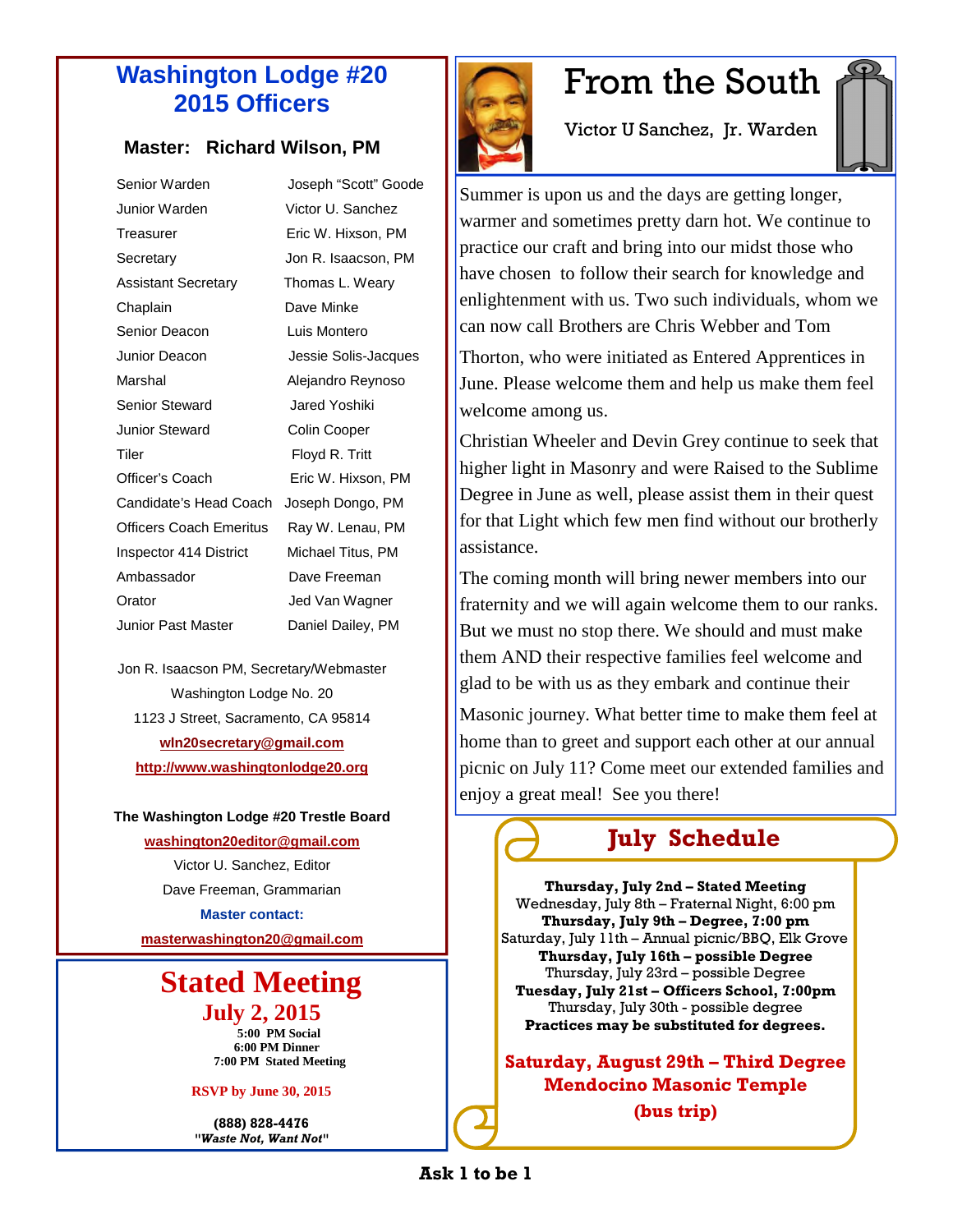## From the West



#### Joseph "Scott" Goode, Sr. Warden



The first and most important care of a lodge when not convened? BARBEQUE! If you are looking for the best tri-tip ever, look no further. Our own Brother Brian Shoenborn is marinating delicious tri-tip as you read this. Not only great food but an excellent opportunity to get together outside of the lodge. There are so many new Brothers, this will be a good opportunity to get to know them better. Please let Brian know if you can help setup or clean up.

June was Masonic Homes month. If you would like to contribute, please go to the website at: https://www.freemason.org/index.htm . If you are interested in a trip to visit the Masonic home near us, please let me know. You will see the wonderful things that are done to support our Brothers and Sisters. As you get more involved in the lodge, you will no doubt have questions.

One great place to learn how a lodge is run is the Freemason website. It is packed with lots of documents for all aspects of Blue Lodge ceremonies, finance and business. Most helpful to me has been the online training courses at https://www.freemason.org/newsEvents/article.htm?id=10765 . Once complete, you will get a certificate and your effort will be recorded.

#### **Labor to keep alive in your breast that little spark of celestial fire, called conscience. George Washington**



New Entered Apprentices - Bros. Chris Webber and Tom Thorton with Wor. Goode



Master Mason, Christian Wheeler with Wor. Wilson



Master Mason, Devon Gray with Wor. Wilson



#### **Washington Lodge #20** *Mission Statement*

To practice and promote a way of life that binds like-minded men in a worldwide brotherhood that transcends all religious, ethnic, cultural, social and educational differences. Through Masonic principles and tradition and by the outward expression of these through its fellowship and compassion, Washington Lodge No.20 F.&A.M. provides ways in which to serve God, family, country, neighbors and self in an environment that contributes to the enrichment and betterment of its members, mankind, and its communities.

#### **Ask 1 to be 1**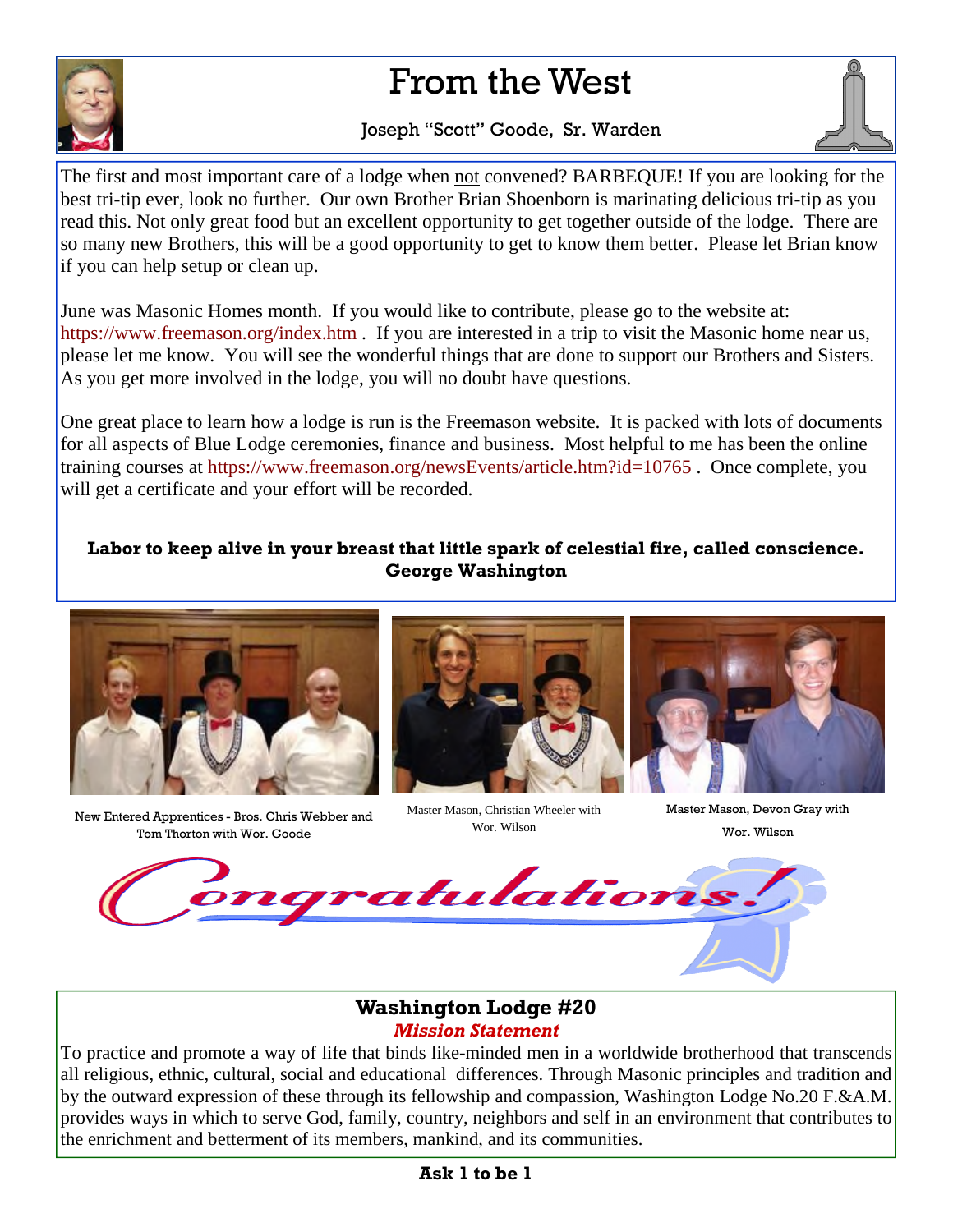

## Kitty's Corner

My column needs to be very short this time: I'm suffering from a head & chest cold which triggers my asthma, and the air pollution that is hitting because of triple digit temperatures is making the air quality what I call "asthma hostile" (weather folk call it "unhealthy for sensitive groups"). When the temperature hits 106 degrees I thinks it's pretty hostile to everyone.

Speaking of Degrees, we are just back from the annual York Rite Chapter outdoor Degrees at the Tunzi Ranch in Comptche, CA. Several more men from Washington Lodge are now members of York Rite, and I hear they liked the Degree work. I say heard because I was busy in both Mendocino and Ft. Bragg finding places to take the Lodge Ladies when the Lodge travels by bus to Mendocino in August to raise a new Mason to the Third Degree.

At our Stated Meetings in both July and August please ask me for the brochure **"Mendocino Merchants"** so your Lady can start planning her shopping tour. As usual it has an excellent map of the town along with 2 indices (index plural): 1) street by street and 2) by categories such as gifts, groceries and jewelry. The new cover art is very special: a close-up of the Time and the Maiden statue on the top of the Masonic Temple! In the Credits on the back of the brochure it lists the separate parts of the statue: "Father Time, the Hourglass of Transience…all of which is symbolic within the Masonic Order". What incredible Public Relations for their Lodge and for the Order in general. We will have plenty of time on the bus to discuss where to go in particular but part of the fun is finding your own favorites.

**History Highlights: Battle of the Pyramids on July 21, 1798**. Napoleon and his troops won this battle in Egypt but were later defeated by the British. This date combines my love of Egypt with the "love of my life" who was born on July 21.



Our Ladies Night entertainment performing their second set at the 2013 Eastern Star Grand Chapter Session. Save the date – they are not to be missed.

#### **Save the Date**

Do you have Saturday, November 7th, etched on your calendar? If not, why not? Our annual Ladies Night will be a night to remember. Entertainment for the evening is a fabulous Beatles Tribute band, the same one that played to thunderous acclaim at the Eastern Star Grand Chapter Session in 2013. Stay tuned for more details, and make your reservations early – it should be a full house.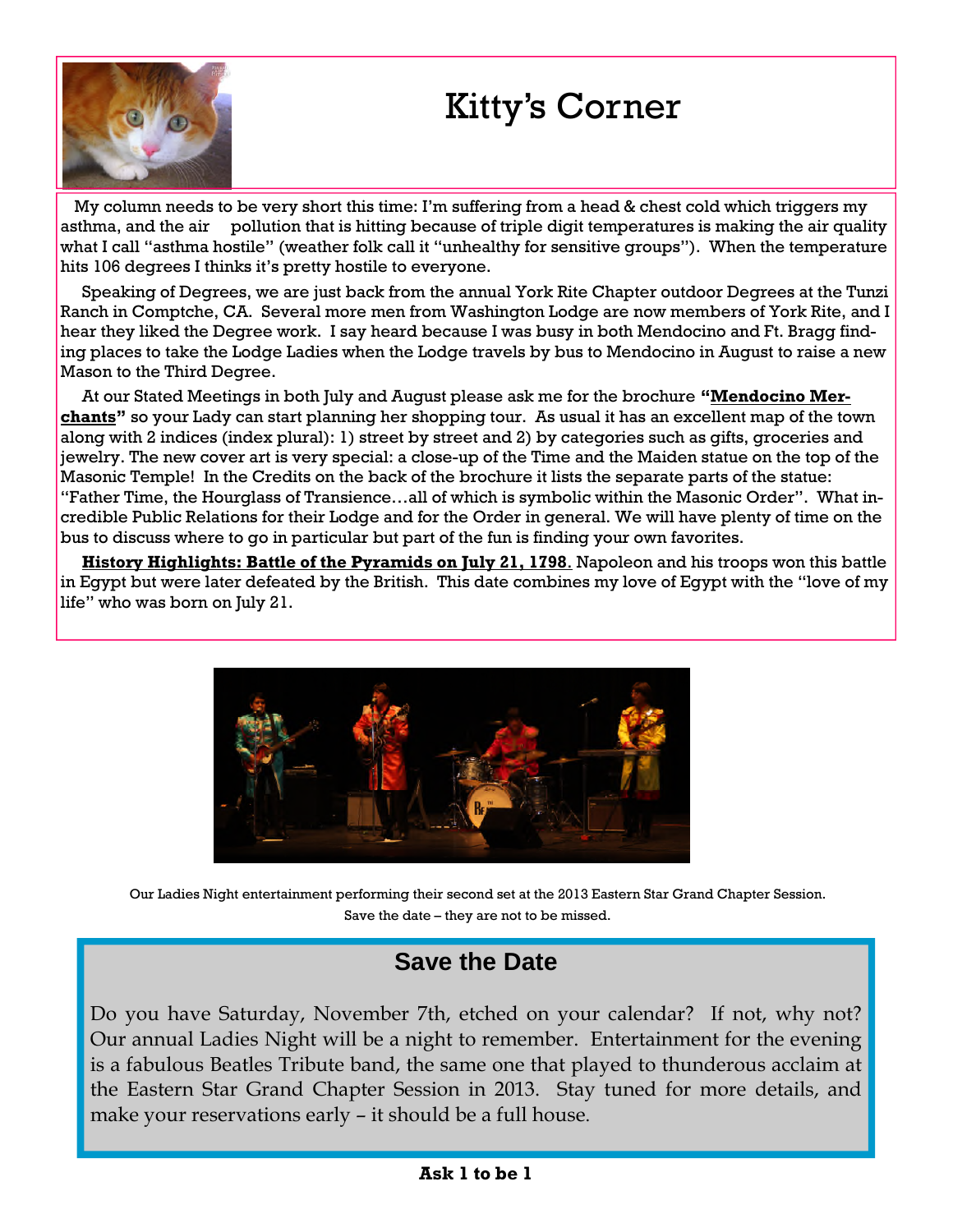

#### **Looking Ahead**

Thursday, August 6th – Stated Meeting 5:00 pm Social Time 6:00 pm Dinner 7:30 pm Business Meeting

Wednesday, August 12th – Fraternal Night, 6:00 pm

Thursday, August 13th – possible First Degree, 7:00 pm, refreshments following

Thursday, August 20th – dark

Tuesday, August 25th – Officers School, 7:00pm

Thursday, August 27th – Third Degree practice

Saturday, August 29th – Third Degree in Mendocino Masonic Temple (bus trip)

## *In Memoriam*

Dear Brothers,

My wife Eleanor and I are in the Lone Star State to visit family. While there Dorothy Needham, Eleanor's Mom, Passed Away at 89 years. Seems so odd that my own Mom passed just three months ago. We will be down in Texas for an extended time making funeral arrangements & clearing up financial issues. Not sure when we'll return as we had been looking at homes in the Conroe Area for all of us to live in and take care of each other. I'll stay in touch and see you all on our return.

### Escape to the Coast Aug 23

#### Third Degree in Historic Mendocino Temple

What better way to escape the Valley heat than to go to the coast. On Saturday, August 29th, the Lodge is taking a bus to the colorful town of Mendocino to confer a Third Degree in its historic Masonic Temple. We will also have time to explore the sights and shops and enjoy the delicious food that have made the North Coast a popular vacation destination. You are encouraged to bring your ladies and friends; this will be an all-day family outing. Prospective members are also welcome.

Our bus will depart from the Scottish Rite parking lot (at Carlson and H Streets) at 7:30 a.m. Several scenic routes are available to our driver, and we will make a rest and refreshment stop (or two) along the way. Upon arrival in Mendocino, we will enjoy a sumptuous lunch prepared by the members of Ocean View Eastern Star Chapter.

After lunch the Brethren will proceed upstairs to the Lodge Room to confer the Third Degree upon our candidate. It will be an event that he will remember for the rest of his life. While we are thus engaged, our ladies and guests will be free to explore the attractions of the Mendocino community.

The Degree should be finished by mid-afternoon, allowing the Brethren some time to join their ladies and/or do their own exploring. We will then board our bus and proceed up the highway to Fort Bragg, where we will have dinner reservations at one of the restaurants in colorful Noyo Harbor. After dinner we will re-board our bus for the trip back to Sacramento. (We'll turn the lights down low, so as not to disturb anyone's slumber.) We should be back at Scottish Rite by 10:30 p.m.

#### **Ask 1 to be 1**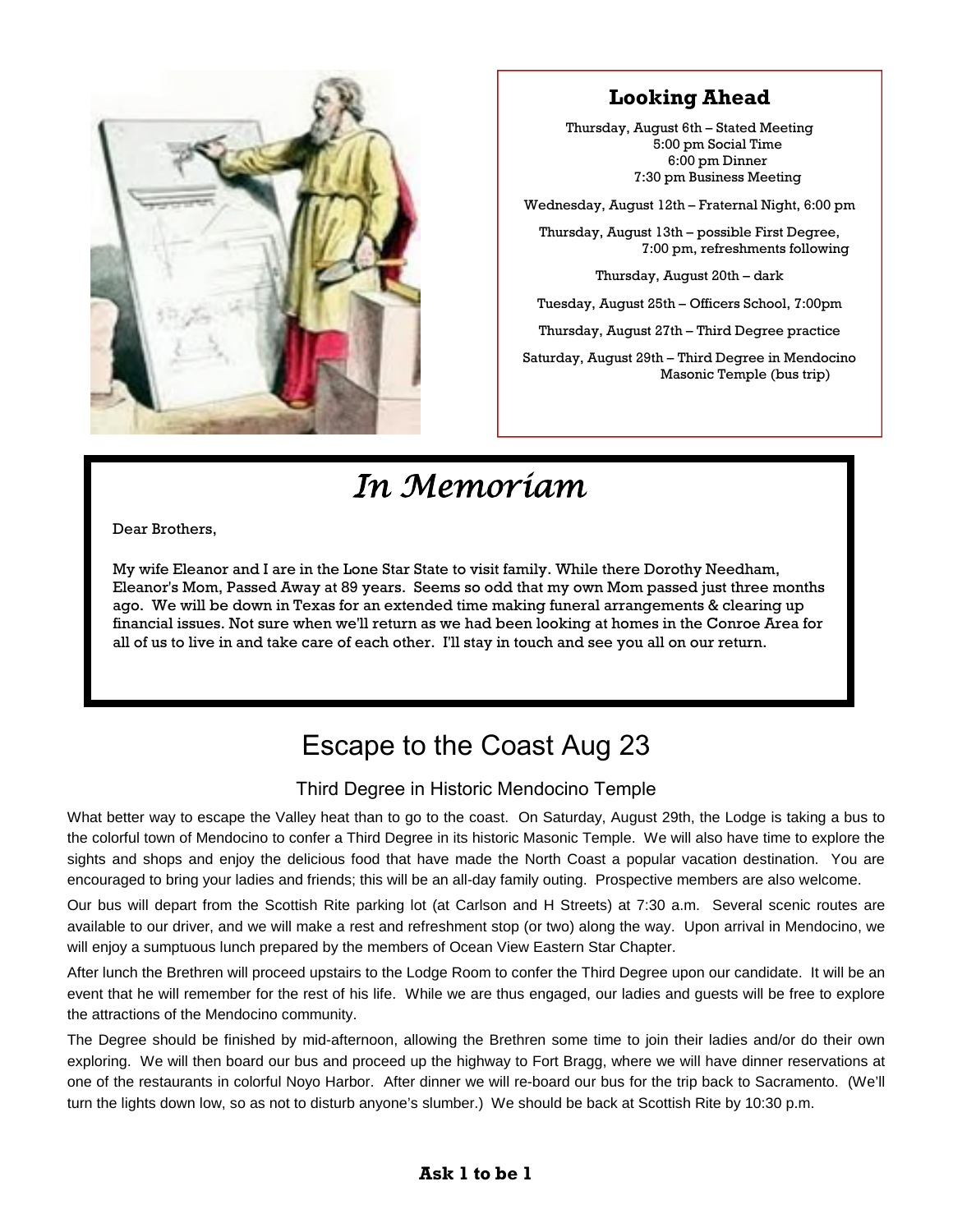

**WASHINGTON LODGE No.20**

**Free & Accepted Masons of California**



### **ANNUAL FAMILY TRI-TIP BBQ PICNIC**

Come out and enjoy an afternoon with our fellow Brothers and families.

## **Saturday, July 11th, 2015**

\$10.00 per Man, Ladies are free

**Location:** Elk Grove Regional Park (Site 3B).

**Menu:** Smoked Tri-Tip, Variety of Sausages, Ranch Style Beans, Corn on the Cob, Potato Salad, and Garlic Bread, along with Brownies a la Mode for dessert. Wine boxes and beer will be available for the adults. Non alcoholic beverages include: Fruit punch, soda, and water.

### **Lunch will be served beginning at 12:00pm**

*\*Please, glass bottles are not allowed in the park\**

**Park Amenities:** Horseshoe pits and playground for the kids' entertainment. Small lake stocked with fish for those who have a fishing license Do not forget your fishing equipment. Please bring lawn games if you have them.

## **Reservations are required**

Please call 1-888-828-4476 no later than July 3rd.



We hope to see you all there.



Picnic Site 3B Fishing on the Lake Playground



#### **Ask 1 to be 1**